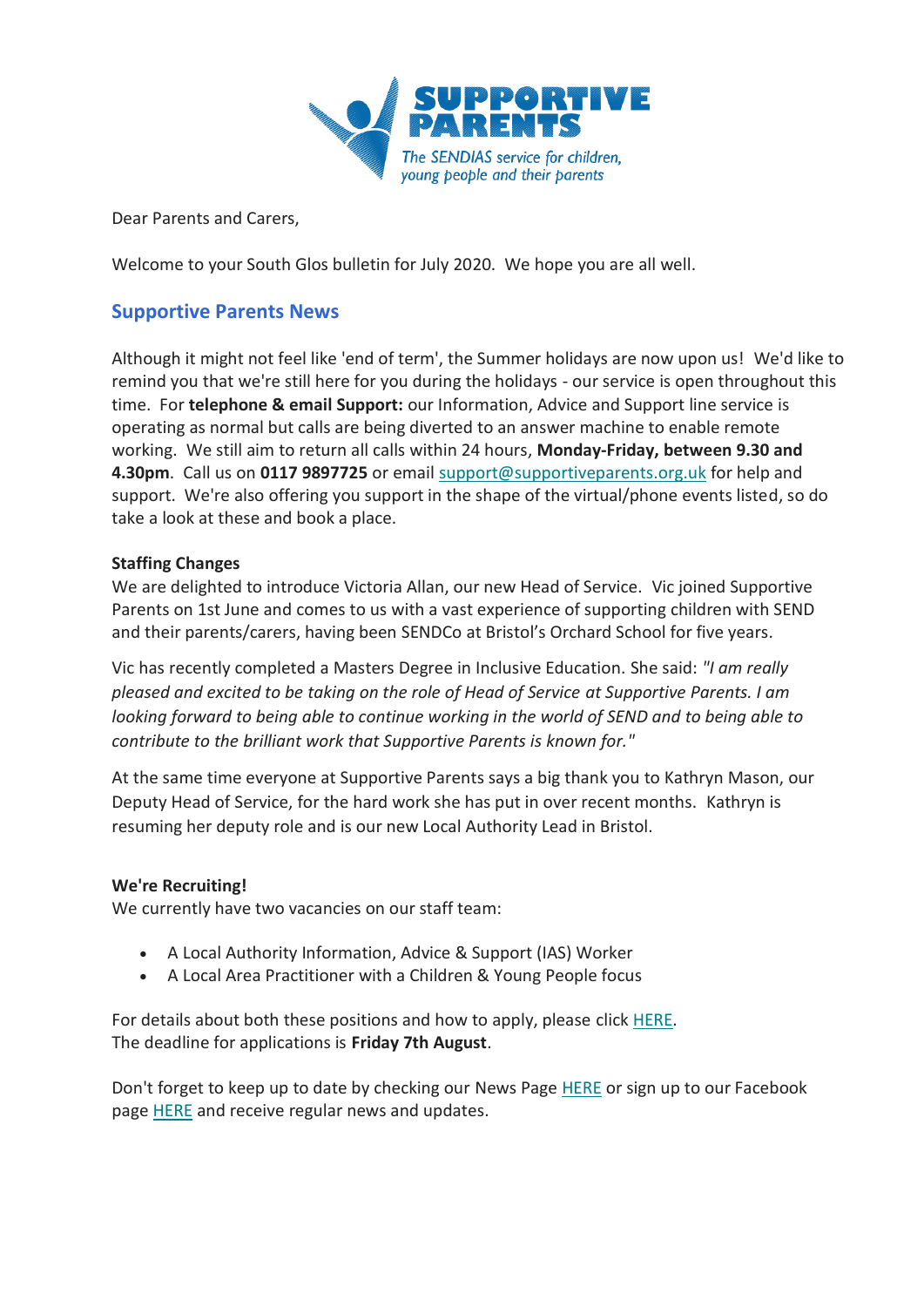### **AGM**

A date for your diaries - our Annual General Meeting takes place on Monday 19th October at 7pm. This will be a virtual meeting and all are welcome. Further details about this will follow in due course.

### **Feedback**

So that we could meet your needs, we asked you what you wanted from our service during the lockdown. You gave us your answers via a survey we conducted. See how we responded by reading our flyer: [You Said,We Did](https://www.supportiveparents.org.uk/wp-content/uploads/2020/07/You-said-we-did-PDF.pdf)

## **Volunteering**

If you have some time on your hands or useful skills and experience to contribute, do get in touch with our Volunteer Lead, Jane Franklin, to find out about any current or forthcoming volunteer opportunities with Supportive Parents. Contact Jane by emailing: [jane.franklin@supportiveparents.org.uk](mailto:jane.franklin@supportiveparents.org.uk)[.](mailto:jane.franklin@supportiveparents.org.uk.)

## **Resources**

- **Transitions Guidance -** Supportive Parents have produced a leaflet with some guidance and tips for starting or moving school. Click [HERE](https://www.supportiveparents.org.uk/wp-content/uploads/2020/07/Transitions-Preparing-for-starting-or-moving-school.pdf) to read this.
- **South Glos Transitions leaflet** this is about moving back to school full time and may be useful. Click [HERE.](http://sites.southglos.gov.uk/safeguarding/wp-content/uploads/sites/221/2020/05/Final-Version-Transitions-Booklet.pdf)
- **Preparing for a Virtual or Telephone Meeting** with a professional See our new resource [HERE.](https://www.supportiveparents.org.uk/wp-content/uploads/2020/05/Preparing-for-a-virtual-or-telephone-meeting.pdf)
- **Guide to Legal Changes to SEND** during Covid-19. Supportive Parents have teamed up with [Incredible Kids,](https://incrediblekids.org.uk/) to produce this resource. We hope this answers many of your questions around issues such as PPE or exclusions and gives you clarity around the current situation. Take a look at the guide on our website [HERE.](https://www.supportiveparents.org.uk/wp-content/uploads/2020/07/Incredible-Kids-Supportive-Parents-COVID19-2020-Legal-Changes-To-SEND.pdf)
- **Annual Reviews** See our new resource: '**Preparing for an Annual Review'** [HERE.](https://www.supportiveparents.org.uk/wp-content/uploads/2020/07/Preparing-for-an-Annual-Review-as-at-June-2020.pdf)

For parents of children with ADHD or Dyslexia, you may also find the following resources useful at this time:

- **ADHD Information for parents:** click [HERE](https://www.adhdfoundation.org.uk/information/parents/)
- **ADHD Information for young people:** click [HERE](https://www.adhdfoundation.org.uk/information/young-people/)
- **British Dyslexia Association:** click [HERE](https://www.bdadyslexia.org.uk/dyslexia)
- **Free events for young people with dyslexia:** click [HERE](https://www.bdadyslexia.org.uk/events)

## **Support Groups**

Santie, Sara and Edurne from the South Glos team enjoyed the first day time and evening 'virtual support group' sessions with parents on the 16<sup>th</sup> of July. The topics we discussed and which were raised by attendees were wide ranging. Supporting children and young people with special educational needs and disabilities (SEND) can be a challenge at the best of times so we hope you found our time useful.

Our next South Glos virtual support group will take place on **15th of September.** Further details will be advertised in due course on **[Facebook](https://www.facebook.com/SupportiveparentsPPS)** and our website [news page.](https://www.supportiveparents.org.uk/latest-news/)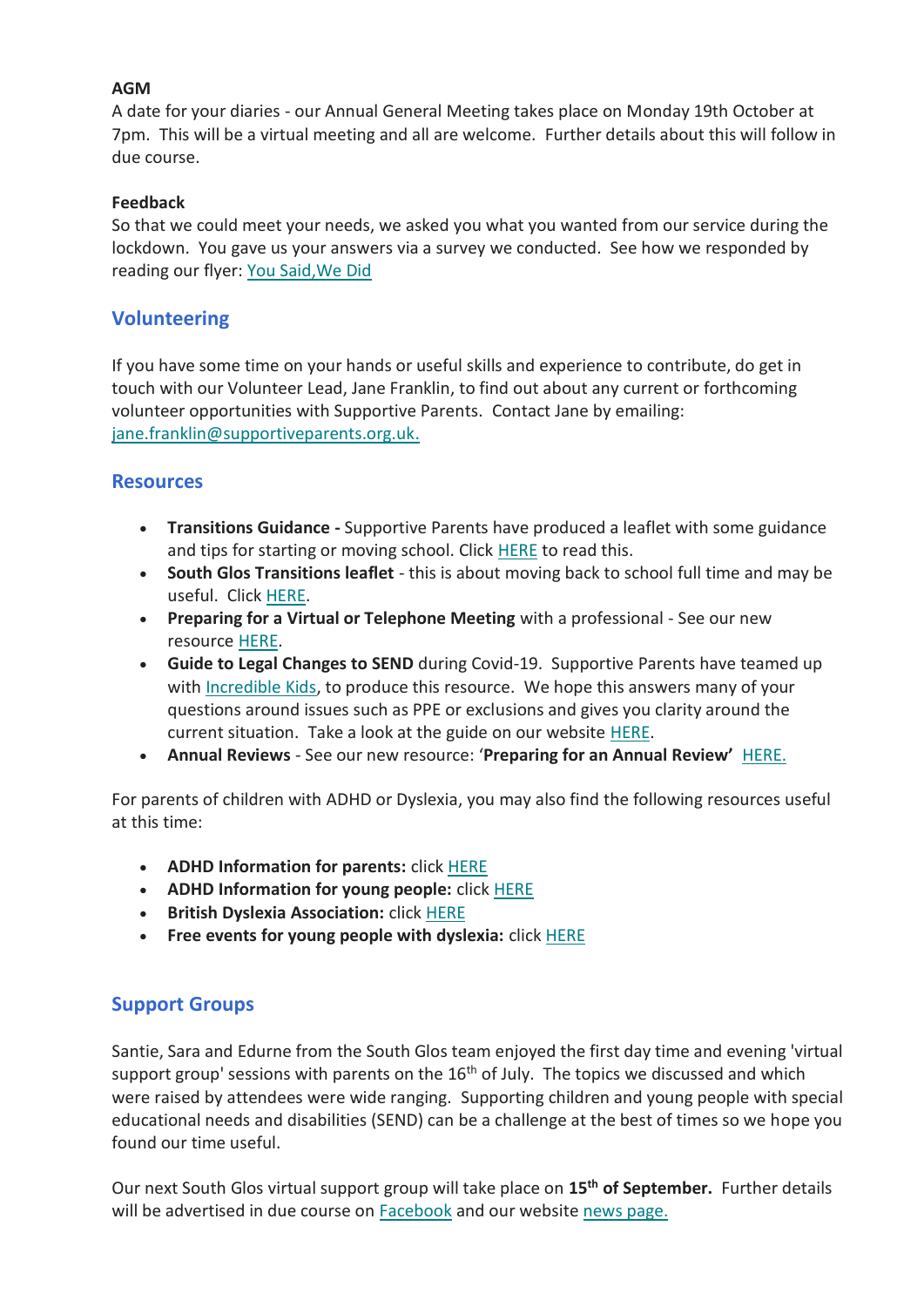# **Education & SEND**

**South Glos Educational Psychology Service** gave us an update on their service during Covid19 measures. You can find the feedback [here.](https://www.supportiveparents.org.uk/wp-content/uploads/2020/07/South-Glos-EP-Update-during-Covid-19.pdf)

**Top 10 Tips - Lambeth Educational Psychology Service** shares their [Top 10 Tips](https://www.lambeth.gov.uk/sites/default/files/Coronovirus%20%20Advice%20for%20parents%20Lambeth%20Educational%20Psychology%20Service.pdf) for parents in supporting children and young people's learning and well-being during the coronavirus outbreak. This includes information about self-care and mindfulness, dealing with anxiety in children regarding the coronavirus outbreak, plus stories and links, dealing with bereavement, grief and more.

### **Government Letter to Parents**

A joint ministerial open letter to children and young people with special educational needs and disabilities, their parents, families and others who support them, explains the current situation regarding the full return to educational settings in September 2020. See our news page about this [HERE.](https://www.supportiveparents.org.uk/ministerial-letter-on-full-return-to-educational-settings-in-september/)

### **Department for Education Advice**

The Department for Education has provided a leaflet and some short videos for parents regarding children returning to school after Coronavirus and what you can expect.

- The leaflet can be found [HERE](https://coronavirusresources.phe.gov.uk/schools-/resources/leaflets/)
- The film for primary school pupils can be found [HERE](https://www.youtube.com/watch?v=BiefaCf2fvY)
- The film for secondary school pupils can be found [HERE](https://www.youtube.com/watch?v=foQuuIWonl8)

## **Consultations**

#### **Changes to the Adoption and Children Regulations: Coronavirus (COVID19) Consultation:**

This consultation opened on the 16<sup>th</sup> of July and will close on 5<sup>th</sup> of August 2020. The government is seeking views on proposed changes to the Adoption and Children (Coronavirus Amendment) Regulations 2020. The coronavirus (COVID-19) pandemic continues to present significant challenges to the country, including the way children's social care services are delivered. The amendments are temporary and will expire on 25th September 2020. The government would like to extend a small number of these amendments to manage future challenges. Who this is for:

- Local authorities and children's trusts
- Children's social care providers, including children's homes and fostering and adoption agencies
- Children's social care workforce
- Children's charities/advocates
- Children and young people with experience of care
- Any other interested organisations or individuals.

If this is relevant to you, give your views [HERE.](https://consult.education.gov.uk/children2019s-social-care-covid-19-co-ordination-unit/changes-to-the-adoption-and-children-regulations-c/)

#### **School Admissions Consultation:**

This consultation opened on the  $26<sup>th</sup>$  of June and will close on  $16<sup>th</sup>$  of October 2020. The government is seeking views on a revised version of the statutory School Admissions Code. The